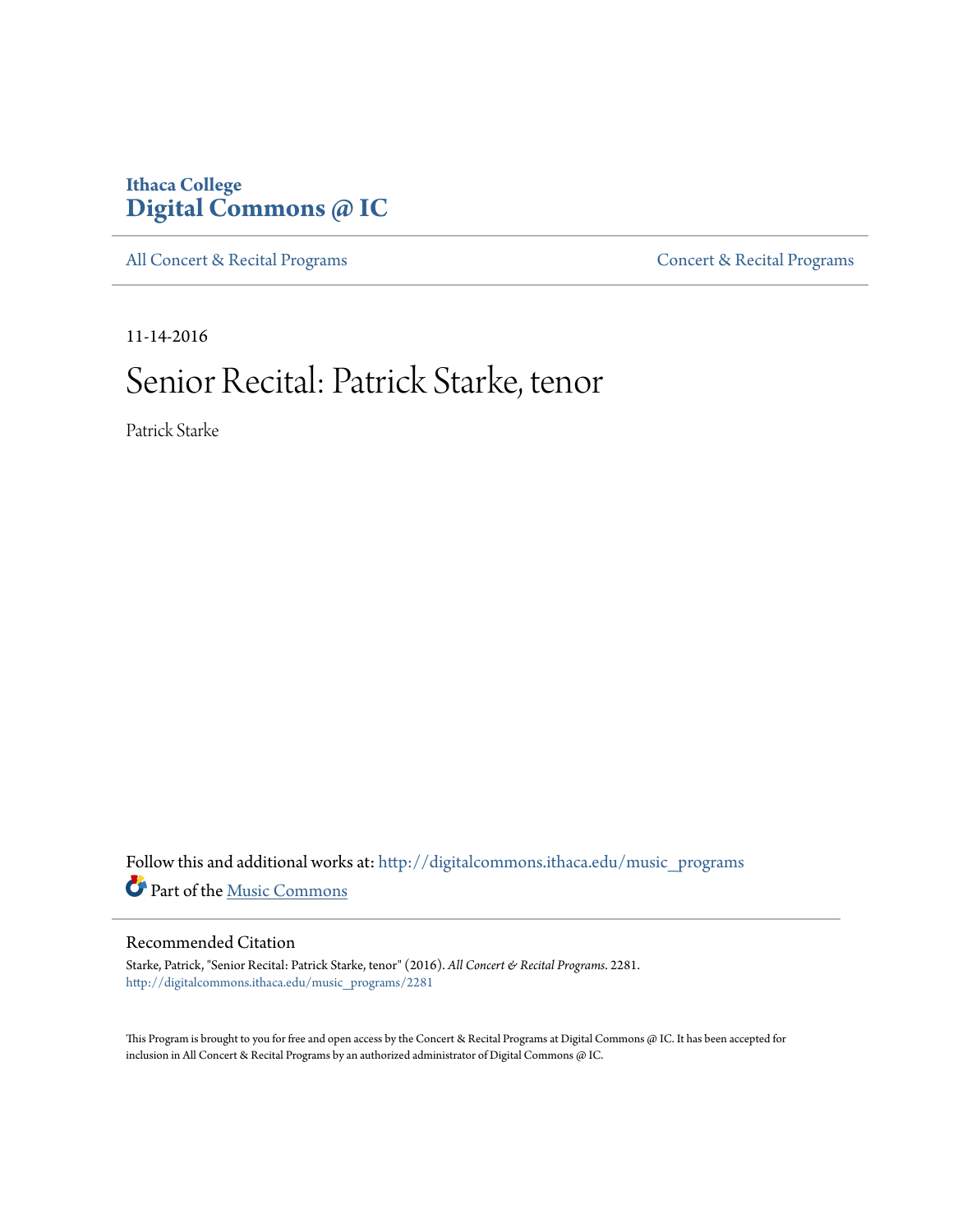# **Senior Recital:** Patrick Starke, tenor

Blaise Bryski, piano Ellen O'Neill, oboe Kevin Covney, guitar Woody Minshew, speaker

Ford Hall Monday, November 14th, 2016 8:15 pm

**THES JUVANIEN CRITER FOR LIVEIG** 

**Thum** 

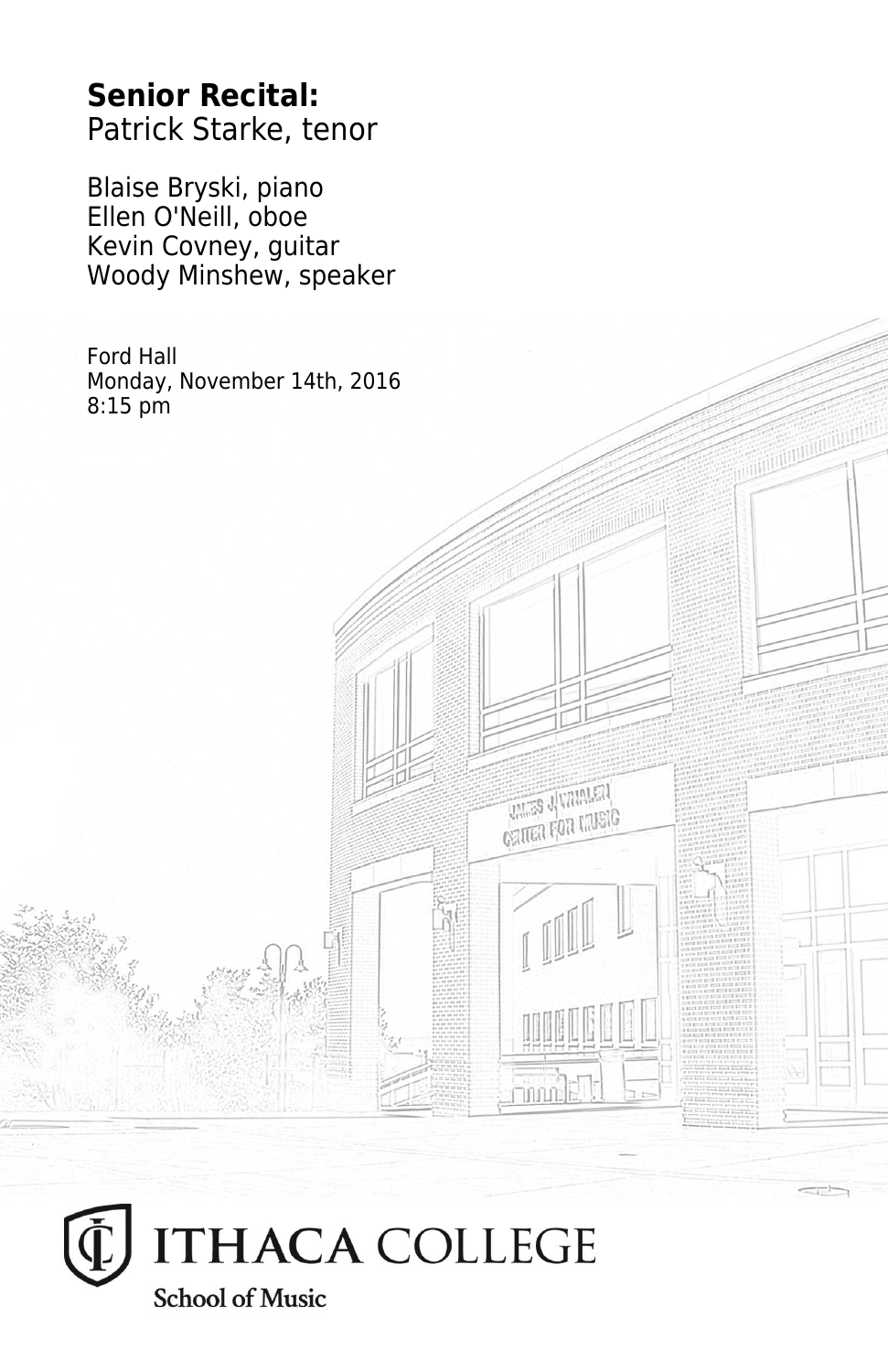**Program**

36 Arie di Stile Antico **Stefano Donaudy** Stefano Donaudy VII. Ah, mai non cessate (1879-1925) III. O del mio amato ben

Ten Blake Songs Ten Blake Songs Ralph Vaughan Williams Infant Joy (1872-1958) A Poison Tree The Piper London\* The Lamb The Shepherd\* Ah! Sun-lower Cruelty has a Human Heart\* The Divine Image\* **Eternity** 

> Ellen O'Neill, oboe \*Woody Minshew, speaker

"Del più sublime soglio" New York Contract and M.A. Mozart  $from La Clemenza di Tito (KV 621)$  (1756-1791)

## **Intermission**

"Ah, se fosse intorno al trono" W.A. Mozart<br>from La Clemenza di Tito (KV 621) (1756-1791) from La Clemenza di Tito (KV 621)

Four French Folk Songs Matyás György Seiber Réveillez - vous (1905-1960) J'ai descendu Le Rossignol Marguerite, elle est malade

Kevin Covney, guitar

Eichendorff - Lieder Hugo Wolf III. Verschwiegene Liebe IV. Das Ständchen VIII. Nachtzauber XVII. Seemans Abschied

 $(1860-1903)$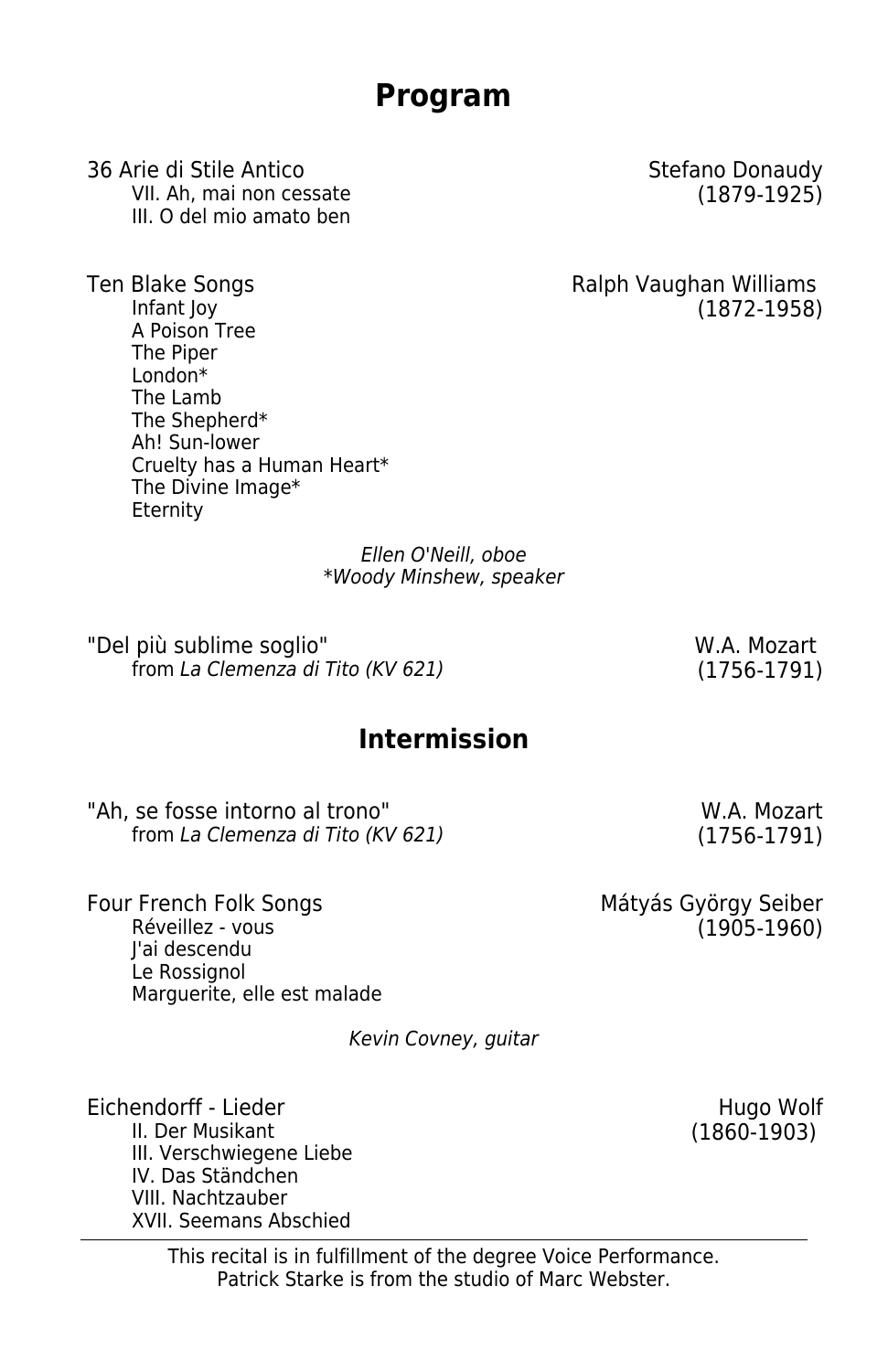# **Translations**

### **36 Arie di Stile Antico**

**Ah, mai non cessate**  dal vostro **Ah, never cease** from your parlar, talking, talking, talking, talking, talking, talking, talking, talking, talking, talking, talking, talking, talking, talking, talking, talking, talking, talking, talking, talking, talking, talking, talking, talking

col miel delle vostre parole vo' far with your words I want to make O sonni beati da niun mai sognati Oh blessed dreams that no one

farò, make;

dormendo e sognando, vicino al tuo sleeping and dreaming, close to cor, your heart,

sognando d'amor!

**O del mio amato ben** perduto **Oh,** lost enchantment of **my** incanto!

Lungi è dagli occhi miei Far from my eyes is her sempre la cerco e chiamo<br>
I always seek her and call her con pieno il cor di speranze? with a heart full of hopes?

loco. everywhere.

mi sembra gelo il foco. The fire seems cold to me. senza il mio ben. without my beloved.

o labbra desiate ond'io folle vo' oh desired lips which I madly want; un dolce guanciale su cui dormirò. a sweet pillow on which I will sleep.

ever dreamed,

che su quel guanciale dormendo that, sleeping on that pillow, I will<br>farò, indice: that pillow, I will

- 
- il dolce, desiato mio sogno d'amor. the sweet, desired dream of love.
- Ah! dormendo, sognando, Ah! Sleeping, dreaming of love!
	- dearly beloved!

chi m'era gloria e vanto! who was, to me, glory and pride! Or per le mute stanze Now through the empty rooms Ma cerco invan, chiamo invan! But I seek in vain, I call in vain! E il pianger m'è sì caro, and the weeping is so dear to me, che di pianto sol nutro il cor. that with weeping alone I nourish my heart.

Mi sembra, senza lei, triste ogni It seems to me, without her, sad Notte mi sembra il giorno; The day seems like night to me; Se pur talvolta spero Sensie and If, however, I sometimes hope di darmi ad altra cura, to give myself to another cure, sol mi tormenta un pensiero: one thought alone torments me: Ma, senza lei, che farò? But without her, what shall I do? Mi par così la vita vana cosa To me, life seems a vain thing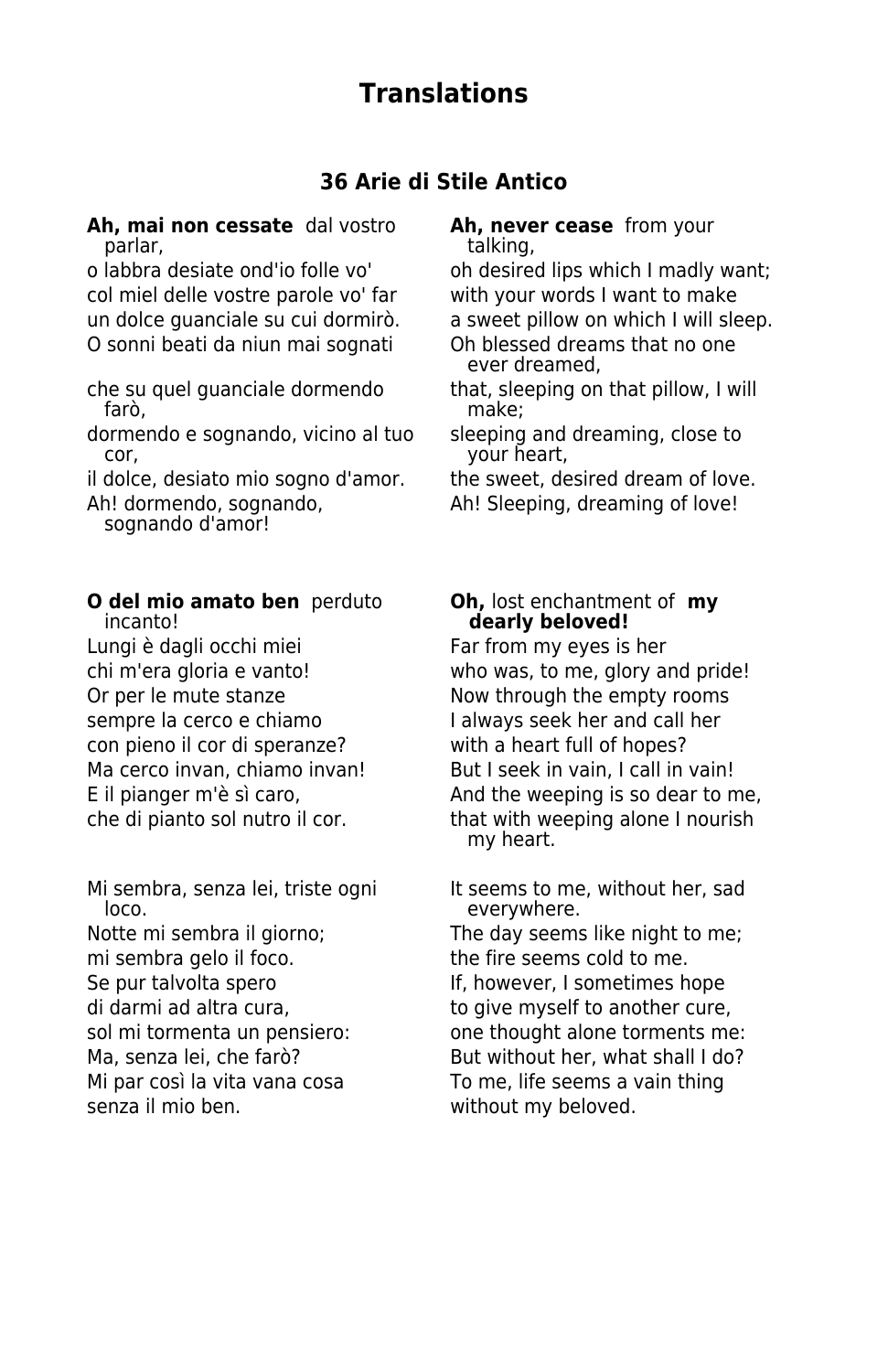### **La Clemenza di Tito**

l'unico frutto e questo: the only fruit is this; tutto e tormento il resto.<br>
all the rest is torment, e tutto è servitu. all else is servitude.

ch'ho nel giovar gli oppressi, in helping those in distress, nel sollevar gli amici; in raising up my friends, nel dispensar tesori in awarding riches al merto, e alla virtu? to merit and to valour?

### **Ah, se fosse intorno al trono Ah, if about a throne**

non tormento un vasto impero, a vast empire would be ma saria felicita. not a torment but bliss.

Non dovrebbero i regnanti Rulers should not have per distinguer dall'inganno to distinguish hidden truth l'insidiata verita. **El composto della contra la contra deception**.

### **Del più sublime soglio Of the most high office**

Che avrei, se ancor perdessi What should I have, were I also le sole ore felici, the sole ore felici, the sole of the only happy hours I have

ogni cor così sincero, exercitoriale very heart were so sincere,

tollerar si grave affanno, to suffer such deep anxiety

### **Four French Folk Songs**

**Réveillez-vous**, belle endormie **Wake up**, my beautiful sleeper, Réveillez-vous, car il est jour Wake up, because it's daytime mettez la tête à la fenêtre Put your head out the window vous entendrez parler de nous You'll hear us talk about you

tout doucement s'en est allée slowly made her way;

Mais la belle s'est endormie But the beauty fell asleep entre les bras de son amant between the arms of her lover et celui-ci qui la regarde and he, who watched her en lui voyant ces yeux mourants saw his dying eyes reflected in

Que les étoiles sont brillantes Oh, that the stars are brilliant et le soleil est éclatant and the sun is blazing; mais les beaux yeux de ma but the beautiful eyes of my<br>mistress mistresse maîtresse en sont encore les plus charmants are even more charming.

La belle a mis le pied à terre The beauty put her foot on the floor, d'une main elle ouvre la porte with one hand she opens the door: entrez galant si vous m'aimez Come in, Galant one, if you love me

hers,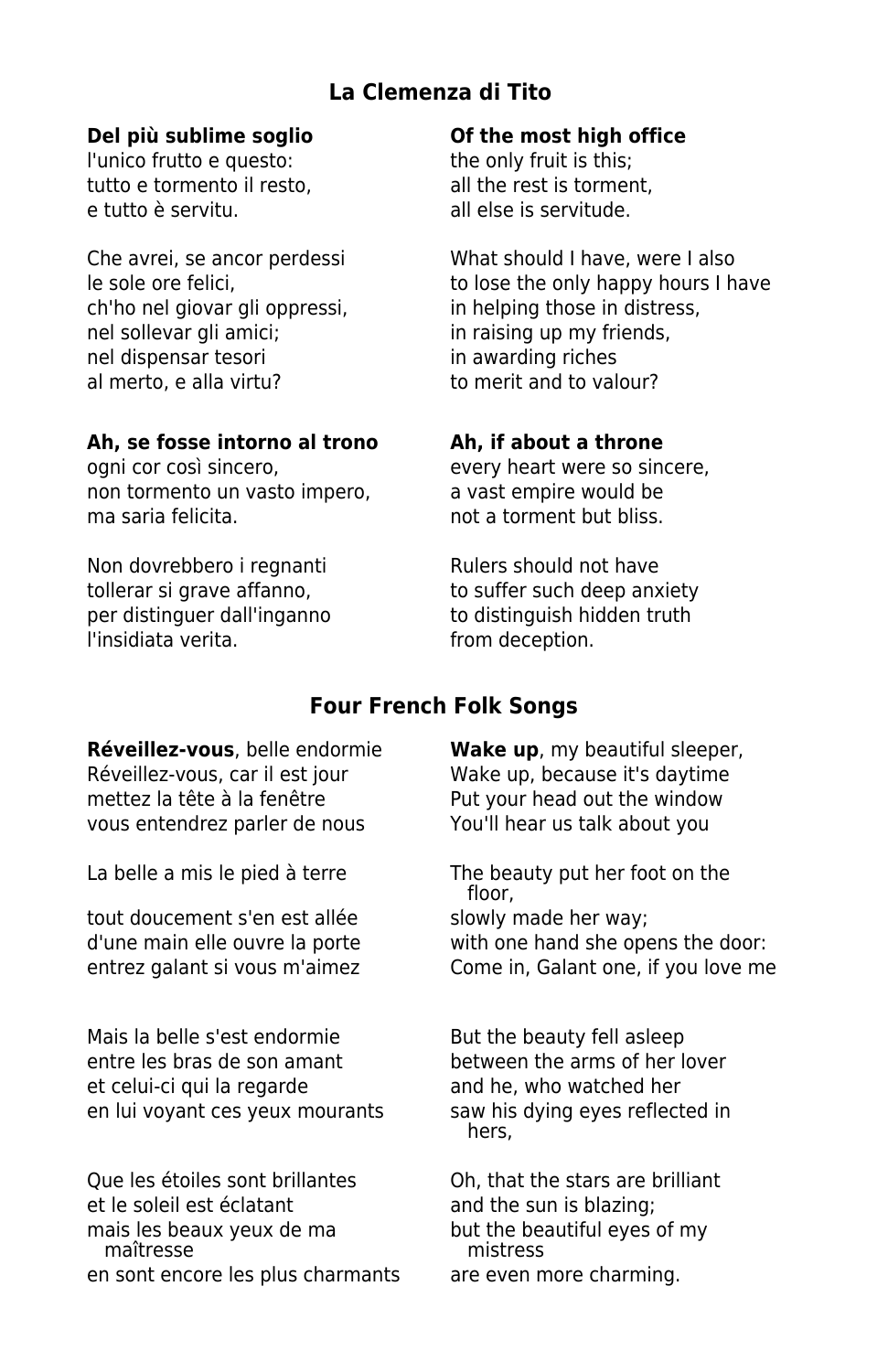**J'ai descendu** dans mon jardin **I went down** to my garden Pour y cueillir du romarin to pick rosemary

Gentil coquelicot, Mesdames Sweet poppy, my ladies, Gentil coquelicot nouveau Sweet new poppy

Il me dit trois mots en latin **He said three words in Latin:** 

Que les hommes ne valent rien That men aren't worth anything,

Mais des d'moiselles beaucoup de but of damsels he spoke very<br>bien

rossignolet sauvage, which wild nightingale, apprends-moi ton langage, teach me your language, apprends-moi-z à parler: teach me to speak; apprends-moi la manière entitlement teach me the way comment il faut aimer. how to love

La belle on dit partout They told me, beautiful one, que vous avez des pommes, that you had some apples, des pommes de renettes, some renette apples, qui sont dans vot' jardin; that are in your garden; Permettez-moi la belle let me, beautiful one, que j'y porte la main.  $\frac{1}{2}$  lay my hand on them.

Non, je ne permets pas No, I won't let you que l'on touche à mes pommes. touch my apples. Apportez moi la lune, entitled a Bring me the moon,<br>
le soleil à la main. Vous toucherez les pommes You will then touch the apples qui sont dans mon jardin. that are in my garden.

### **Marguerite, elle est malade, Marguerite is ill,**

il lui faut (ho! ho!) le médecin! she needs a doctor!

Lui a de(hé hé)fendu le vin that wine is off limits!

J'n'en avais pas cueilli trois brins I hadn't even picked three sprigs Qu'un rossignol vint sur ma main when a nightingale alighted onto my hand

Que les hommes ne valent rien That men aren't worth anything

Et les garçons encore moins bien and young men are worth even less

Des dames, il ne me dit rien **Of the ladies he didn't tell me**  anything, highly.

**Rossignolet** des bois, **Nightingale** of the woods,

and the sun in your hand.

Médecin par sa visite The doctor says in his visit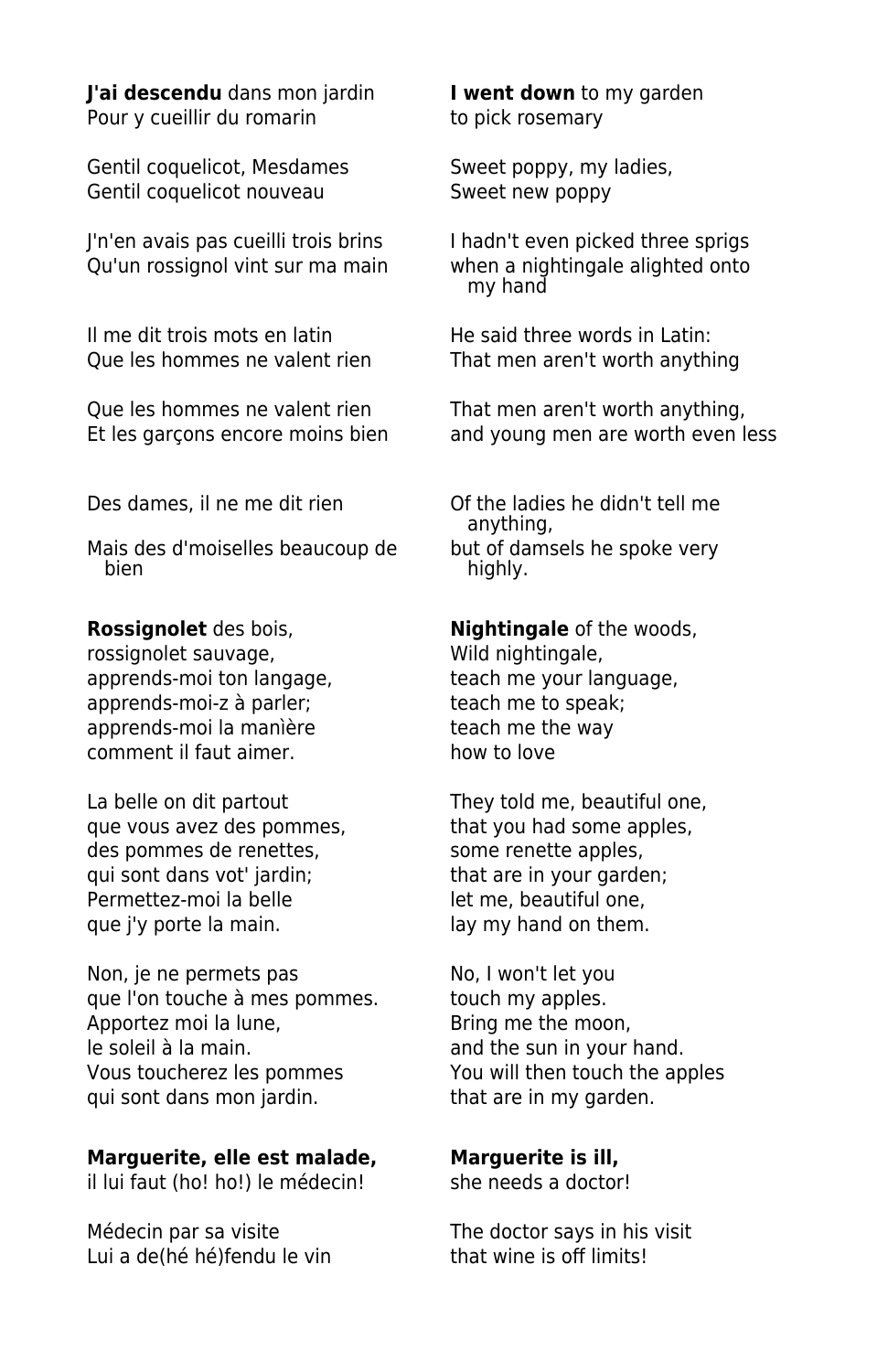Médecin, va-t'en au diable Doctor, go to the Devil

J'en ai bu toute ma vie **I've drunk all my life** J'en boirai (hé hé) jusqu'à la fin. I will drink until the very end!

**Der Musikant The Musician**

Wandern lieb' ich für mein Leben, I love the wandering life: Lebe eben wie ich kann, I live how I can. Wollt ich mir auch Mühe geben, If I were to trouble myself about

Paßt es mir doch gar nicht an. it would not suit me at all.

Schöne alte Lieder weiß ich; I know lovely old songs; In der Kälte, ohne Schuh, in the cold, without shoes, Draußen in die Saiten reiß ich, I pluck my strings out there

Manche Schöne macht wohl Augen, Many a lovely girl makes eyes at

Mag dir Gott ein'n Mann bescheren, May God provide you with a

Wohl mit Haus und Hof versehn! and a house and yard! Wenn wir zwei zusammen wären, If we two were together, Möcht mein Singen mir vergehn. my singing would die.

### **Verschwiegene Liebe Secretive Love**

Über Wipfel und Saaten Over treetops and corn In den Glanz hinein and into the splendor Wer mag sie erraten, who may guess them, Gedanken sich wiegen, Thoughts sway, Die Nacht ist verschwiegen, the night is mute; Gedanken sind frei. The state of thoughts run free.

Errät es nur eine, etc. The Conde only one guesses, Wer an sie gedacht one who has thought of her Beim Rauschen der Haine, by the rustling of the grove,

puisque tu(hu hu) défend le vin as long as you keep wine from me!

### **Eichendorff Lieder**

anything,

Weiß nicht, wo ich abends ruh! and do not know where I'll sleep in the evening!

me,

Meinet, ich gefiel ihr sehr, and as if to say she would like me well Wenn ich nur was wollte taugen, if I only made something of myself So ein armer Lump nicht wär. and were not such a poor beggar.

husband,

Wer holte sie ein? Wer holte sie ein?

Wenn niemand mehr wacht when no one was watching any longer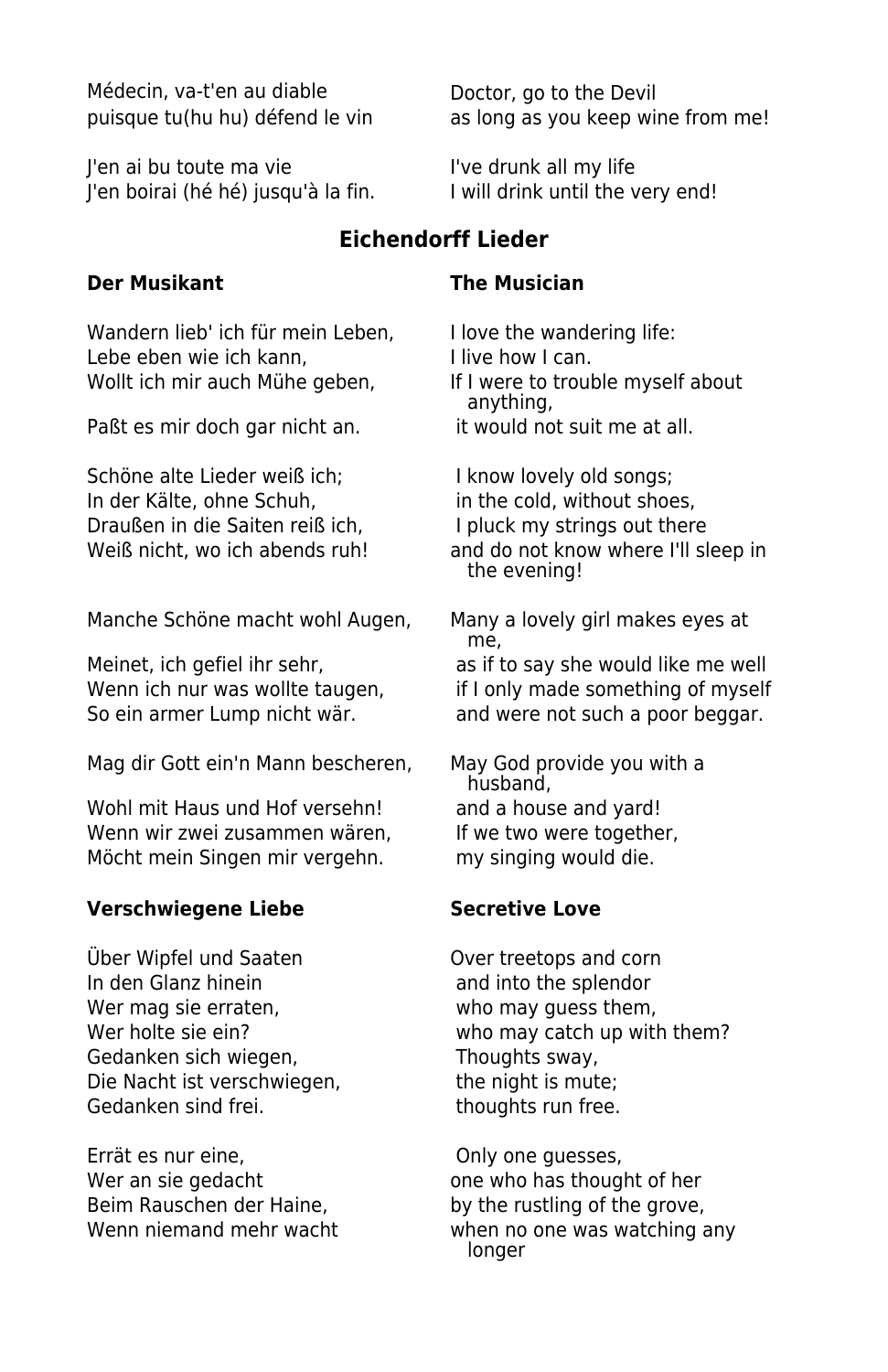Mein Lieb ist verschwiegen My love is silent Und schön wie die Nacht. and as fair as the night.

Als die Wolken, die fliegen except the clouds that flew by.

### **Das Ständchen The Serenade**

Auf die Dächer zwischen blassen Over the roofs between pale Wolken schaut der Mond herfür, clouds, the moon gazes across; Ein Student dort auf den Gassen a student there in the street Singt vor seiner Liebsten Tür. is singing at his beloved's door.

Und die Brunnen rauschen wieder And the fountains murmur again Durch die stille Einsamkeit, through the still loneliness,

So in meinen jungen Tagen So in my young days, Hab ich manche Sommernacht would I often on summer nights Auch die Laute hier geschlagen also play my lute here<br>Und manch lust'ges Lied erdacht. and invent many merry songs. Und manch lust'ges Lied erdacht.

Und du, fröhlicher Geselle, and you, happy fellow, Singe, sing nur immer zu! sing, sing ever on!

Und der Wald vom Berge nieder, as do the woods, from the mountain down, Wie in alter, schöner Zeit. just as in the good old times.

Aber von der stillen Schwelle But from her silent threshhold Trugen sie mein Lieb zur Ruh, they have carried my love away to rest.

### **Nachtzauber Night-Magic**

nach den stillen Waldesseen, toward the quiet wood lakes, wo die Marmorbilder stehen where the marble statues stand in der schönen Einsamkeit? in fine solitude? Von den Bergen sacht hernieder, From the mountains, gently weckend die uralten Lieder, aus awakening ancient songs, steigt die wunderbare Nacht, the wondrous night descends und die Gründe glänzen wieder, and the earth gleams again wie du's oft im Traum gedacht. as you often see in a dream.

Hörst du nicht die Quellen gehen Do you not hear the spring running zwischen Stein und Blumen weit between the stones and flowers far